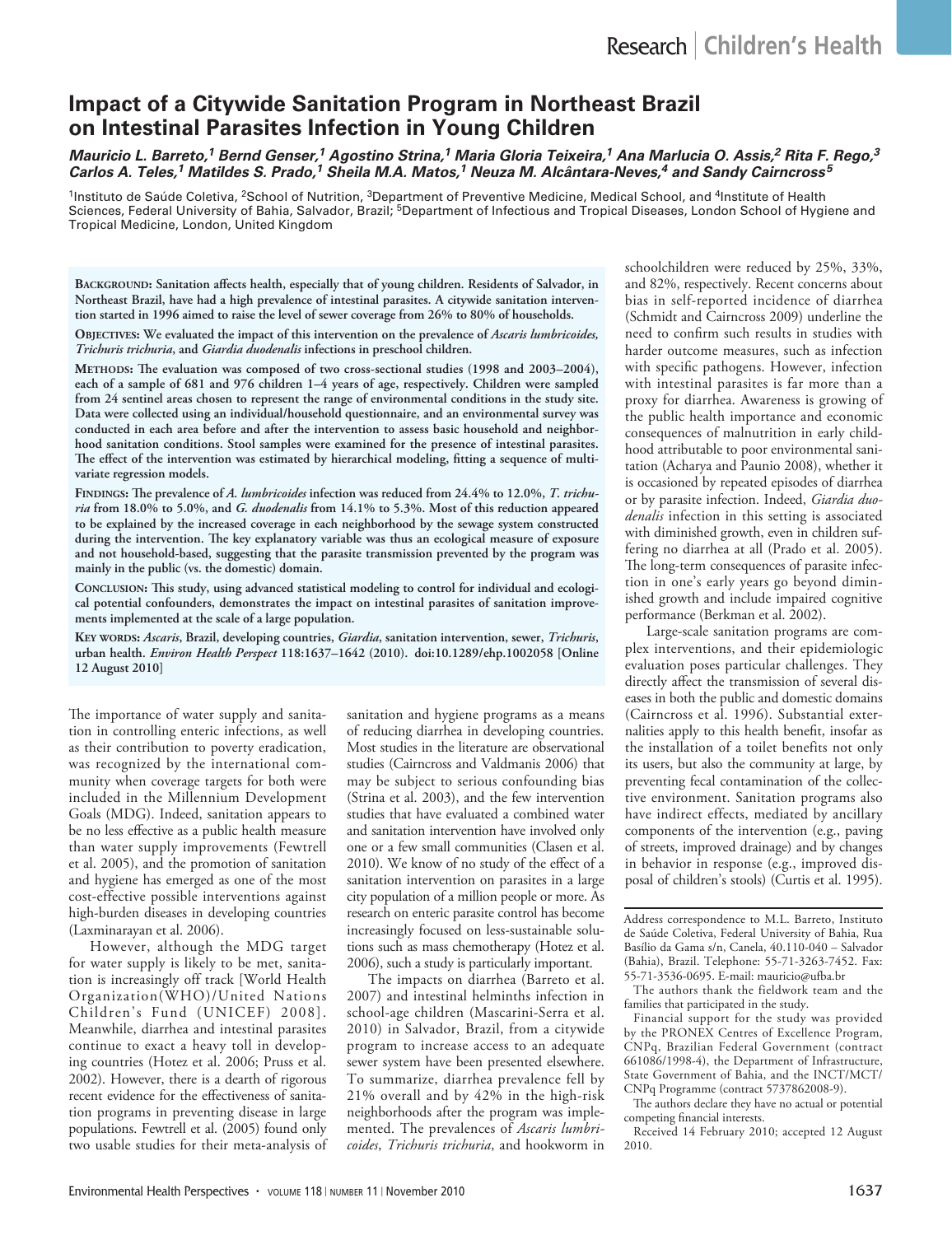Because they take years to implement and cannot normally be randomized, studies of the health effects of sanitation programs can be subject to confounding by a number of covariates, some of which vary with time. Finally, several actors must cooperate for the intervention to bear fruit; at the very least, public investment in sewerage must be matched by the decision by individual households to invest in a toilet and connect it to the network.

We present the results of an epidemiologic study seeking to quantify the impact on infection with *A.lumbricoides, T.trichuria*, and *G.duodenalis* of a sanitation program implemented throughout the city of Salvador in Bahia State, Brazil (population 2.4 million). We evaluated the effect of the intervention using a conceptual framework that guided our approach to analysis, which controls for fixed and time-varying confounders and quantifies the effect of mediating variables (Genser et al. 2006).

# **Materials and Methods**

*The context.* Salvador is in Northeast Brazil, the poorest zone of the country. The city is marked by African influence on its culture and ethnic composition and characterized by inequalities, with great differences in economic, social, and health indicators. In the 1990s, the infant mortality rate was under 30/1,000 live births, with a wide differential between the poorest and the richest areas of the city (Costa et al. 2001).

*Study population.* The evaluation was composed of two cross-sectional studies, each of a cohort of children 0–36 months of age at enrollment who were monitored for diarrhea (Barreto et al. 2007). Households were randomly sampled from 24 sentinel areas selected from 111 small areas (consisting of one or more census tracts) using stratified random sampling to represent the poor, mainly unsewered part of the city, which before introduction of the sanitation program in 1997 (the intervention) included about 75% of the population. The sampling and the study design have been described in detail elsewhere (Barreto et al. 1997, 2007; Teixeira et al. 2002). The sentinel areas each comprised a mean of approximately 600 households. A sample of households with children < 3 years of age was selected at random from the full list of households in each sentinel area, and one child in the eligible age range (0–36 months) from each household was randomly selected for enrollment. The preintervention study, carried out before the intervention, began in December 1997 and enrolled 944 children, 681 of whom had one stool sample collected and examined between June and October 1998 (mean age ± SD at the stool collection  $25.6 \pm 9.6$  months). The postintervention study began in October 2003 and enrolled 1,127 children, 976 of whom had a stool sample collected between November 2003 and March 2004 (mean age at the stool collection 20.6  $\pm$  9.8 months). Other characteristics of the two study populations are shown in Table 1. With respect to socioeconomic and environmental variables studied, children omitted from the study populations for lack of a stool sample were not significantly different from children who were included in the analysis.

**Table 1.** Distribution of mediating variables evaluated before and after the intervention in the 24 sentinel areas, Salvador, Brazil.

|                                                                         | Percentage of all study children              |                                              |  |  |
|-------------------------------------------------------------------------|-----------------------------------------------|----------------------------------------------|--|--|
|                                                                         | Before the intervention<br>$(1997) (n = 681)$ | After the intervention<br>$(2003) (n = 976)$ |  |  |
| Variable                                                                | Percent (95% Cl <sup>a</sup> )                | Percent (95% Cl <sup>a</sup> )               |  |  |
| Indoor toilet-yes                                                       | $91.8(89.4 - 93.7)$                           | 98.5 (97.5-99.1)                             |  |  |
| House excreta disposal—adequate <sup>b</sup>                            | 66.1 (62.4 - 69.6)                            | $91.2 (89.2 - 92.9)$                         |  |  |
| Open sewage nearby $c$ —no                                              | 55.2 (51.4-59.0)                              | 79.6 (76.9-82.1)                             |  |  |
| Neighborhood with satisfactory drainage system $d,e,f$                  |                                               |                                              |  |  |
| Third tertile (> 23% of road tracts in area)                            | $26.4(23.1 - 29.9)$                           | 38.2 (35.2-41.3)                             |  |  |
| Neighborhood with regular water supply <sup>e, f, g</sup>               |                                               |                                              |  |  |
| Third tertile $(>60\%$ of households in area)                           | 21.4 (18.4–24.7)                              | 44.5 (41.3–47.6)                             |  |  |
| Neighborhood with good garbage collection <sup>e,<math>f,h</math></sup> |                                               |                                              |  |  |
| Third tertile (> 89% of road tracts in area)                            | $31.6(28.1 - 35.2)$                           | 35.0 (32.0-38.1)                             |  |  |
| Neighborhood with paved roads $e, f$                                    |                                               |                                              |  |  |
| Third tertile (> 84% of road tracts in area)                            | 24.4 (21.2-27.8)                              | 39.7 (36.6-42.8)                             |  |  |
| Neighborhood with paved sidewalks <sup>e, f</sup>                       |                                               |                                              |  |  |
| Third tertile (> 43% of road tracts in area)                            | $25.8(22.6 - 29.3)$                           | 40.4 (37.3-43.5)                             |  |  |
| Hygiene behavior <sup>i</sup> — good                                    | 23.8 (20.6-27.2)                              | $30.4(27.6 - 33.4)$                          |  |  |
| Connections to Bahia Azul program sewere                                |                                               |                                              |  |  |
| $\leq$ 25% of houses in area                                            | 100.0 (99.6-100.0)                            | $7.9(6.3 - 9.8)$                             |  |  |
| $>$ 25% to $\leq$ 50% of houses in area                                 |                                               | 18.0 (15.7-20.6)                             |  |  |
| $>$ 50% to $\leq$ 75% of houses in area                                 |                                               | 49.8 (46.6-53.0)                             |  |  |
| >75% of houses in area                                                  |                                               | 24.3 (21.6-27.1)                             |  |  |

*<sup>a</sup>*Exact binomial 95% CI. *b*Sewer or septic tank. *c*Within 30 m of house. *d*Rainwater drainage system present and in good maintenance. *e*Contextual variables, defined for each sentinel area. *<sup>f</sup>* Tertile values were established by combining the two data sets (before and after) so that each area appeared twice. *924*-hr water supply. *I*No rubbish heaps by the road. *i* Children in the group of mainly hygienic behaviors, as observed during home visits (Strina et al. 2003).

*The intervention.* Before the intervention, approximately 26% of households in the city as a whole were linked to a safe sewer system; others used sanitary alternatives for sewage disposal such as septic tanks, or unsanitary methods such as discharging sewage into the street. In general, sewers served only upperand middle-class areas in the oldest part of the city. The original objective of the sanitation program, known as Bahia Azul, or Blue Bay, was the control of marine pollution due to the discharge of domestic wastewater. The objective of the program was to increase the population covered with an adequate sewer system to 80%. Roughly half of the total budget of US\$440 million, financed mainly by a loan from the Inter-American Development Bank, was used to extend the sewerage network of Salvador, whereas smaller investments were made in water supply improvements, solid waste management, and institutional capacity-building. The construction work was carried out by 140 different construction firms. In Salvador, this involved the laying of more than 2,000 km of sewer pipes, construction of 86 pumping stations, and connection of more than 300,000 households to the sewer network over a period of 8 years (1996–2004). Most of the household connections were made in the later years of the project.

Sanitation projects in developing countries are often linked to hygiene promotion campaigns, which can make it difficult to determine whether impacts on enteric infections are attributable to improved sewer systems or to improved hygiene behaviors. The costs involved in connecting each household to the sewage system were the responsibility of the individual families, and this was a constraint for poor families. To overcome that issue, approximately US\$3 million, or roughly 1% of the total budget of the program, was spent on a public education campaign that promoted connections to the sewers and conscientious use of the system, rather than focusing on domestic hygiene promotion. However, the Bahia State Government Audit Commission commented that this campaign "lacked the strength and continuity required to have an impact on connection rates" [Tribunal de Contas do Estado da Bahia (TCEB) 2005]. It can be presumed to have had still less effect on hygiene behavior. Nevertheless, hygiene behavior was studied before and after the intervention and included in the analysis as a possible confounder in case other factors had caused it to change during the intervening years.

*Study variables.* **Outcomes.** Stool samples were collected by 15 fieldworkers who knew the households because they were already making twice-weekly home visits. The mother of each child was given a sealed, labeled, and numbered container in which the child's stool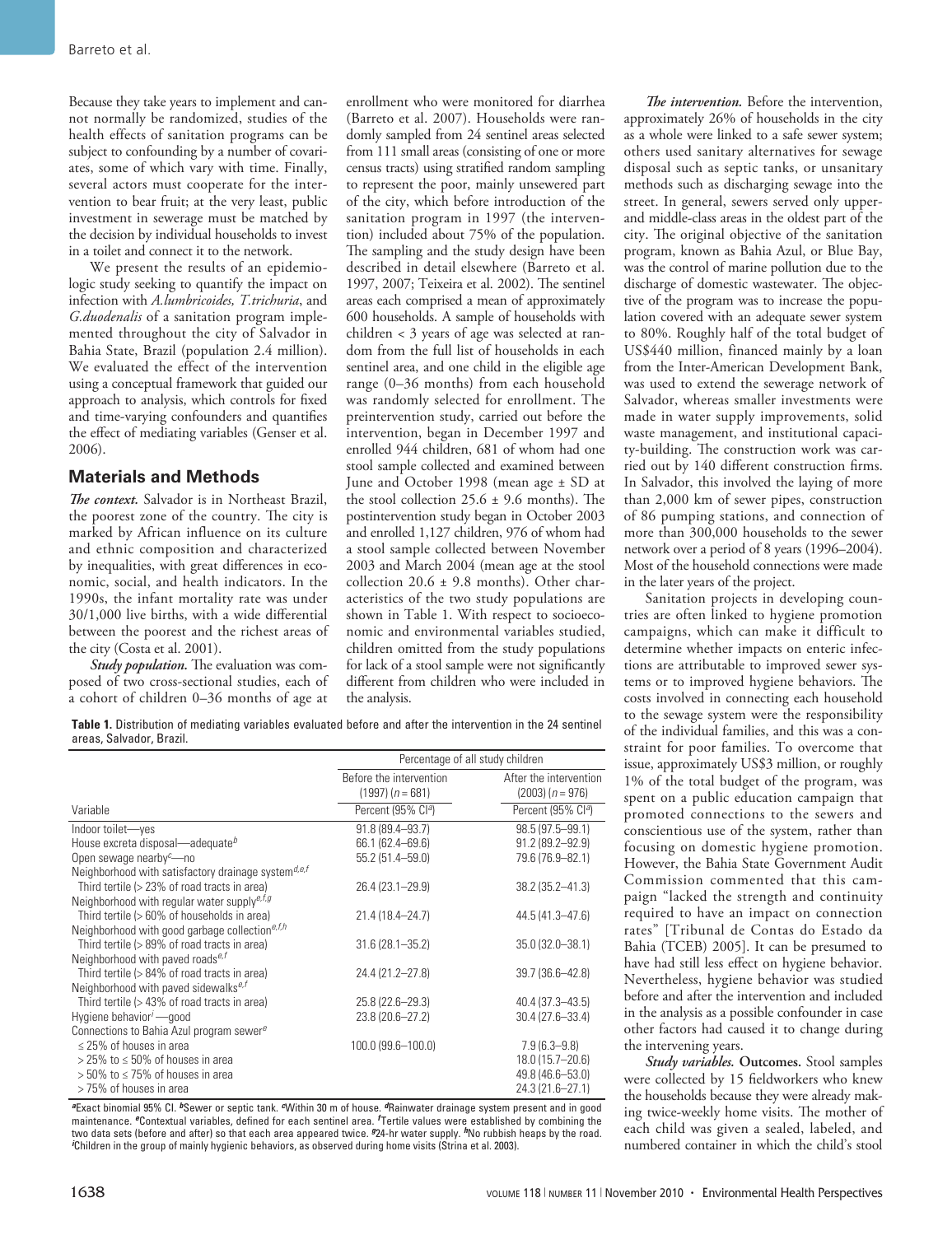sample was collected on the following day. Those who failed to provide a sample on that day were given two more opportunities to do so. The samples were transported to the laboratory of the Instituto de Saúde Coletiva in an insulated coolbox and examined on the same day. If the sample contained an insufficient quantity of fecal material, the laboratory staff advised the field workers, who collected another sample the following day. A single sample from each child was examined using the Kato–Katz method (Katz et al. 1972) and spontaneous sedimentation. The result was considered positive if eggs (for the helminths) or cysts (for Giardia) were found by either method.

**Confounding and mediating variables.** An individual/household questionnaire was applied at the time of enrollment of each child to assess potential confounding household/child variables. Variables included socioeconomic status, living and sanitation conditions of the household, and child-related variables (birth weight and breast feeding). In addition, anthropometric measurements to assess nutritional status were carried out at baseline, and height-for-age *z*-scores were calculated using the EPINUT program (Epi Info 6.0; Centers for Disease Control and Prevention, Atlanta, GA, USA).

The fieldworkers were trained to check a list of 33 forms of hygienic or unhygienic behavior by the child or the child's caretaker, if they were observed during the biweekly visits. Based on this information, a composite hygiene behavior score was calculated for each child, and children were classified in a mainly positive group, an intermediate group, and a mainly negative group. Details of the hygiene behavior observation are given elsewhere (Strina et al. 2003).

Missing data, although rare, were dealt with by imputation of the mean for quantitative variables and the mode for categorical ones.

Environmental surveys—using similar methodologies and carried out in 1997 (Milroy et al. 2001) and 2004 in the same sentinel areas and using as their sampling unit the 100-m stretch of road running 50 m to either side of each sampled house—made it possible to build up contextual variables for the sentinel areas. Where necessary, these contextual variables were first converted from numeric (percentage of road tracts in area) to categorical form (1st, 2nd, and 3rd tertile of the percentages). Tertile thresholds were established by combining the two data sets (before and after) so that each area appeared twice. Some of the contextual variables were also used as potentially mediating variables in the present analysis.

*Statistical analysis.* We used a hierarchical modeling strategy according to a conceptual model to evaluate the intervention (Figure 1). The framework assumes that the intervention (Bahia Azul program) mediated its effect on the outcome (parasite prevalence) by changing the distribution of mediating variables such as neighborhood infrastructure (increasing sewerage coverage and improvements in other environmental variables), household living conditions, and hygiene behavior. Furthermore, the model (Figure 1) addresses potential confounding by variables assumed to be independent of the intervention (e.g., age, sex, socioeconomic status). A multivariable mixed-effects Poisson regression model was used to estimate prevalence ratios (PRs) (prevalence after/prevalence before the intervention). Adjustment for child-, householdand sentinel area-specific variables was done by including them as fixed effects in the model together with a gamma-distributed random effect to account for the clustering by sentinel areas.

The evaluation procedure was carried out in several steps. First, we obtained an estimate of the overall effect of the intervention by calculating PRs adjusted for variables that were assumed to be unrelated to the intervention (potential confounders). Estimates of overall effect were also obtained stratified by sentinel area and used to examine effect heterogeneity due to area-specific variables (e.g., baseline prevalence of infection or coverage by the new sewerage system) (Schmid et al. 1991). Second, we implemented a hierarchical effect decomposition strategy to examine by which variables the effect of the intervention had been mediated. We fitted a series of seven models. In addition to the potential confounders, each included one of the following potentially mediating variables (measured separately before and after the intervention and all modeled as categorical variables, except those referring to the sanitary conditions): domestic and peridomestic

sanitary conditions, satisfactory drainage, regularity of water supply, absence of rubbish heaps, presence of paved roads or sidewalks, hygienic behavior, and proportion of households in the area connected to the program sewers (Table 1). Only the last of these sought to assess the effect mediated by the direct consequences of the main intervention. The preceding six included potentially mediating variables measuring other changes in environmental infrastructure such as water supply, garbage collection, drainage, household excreta disposal, and changes in hygiene behavior. Finally, we fitted a model which includes all seven of these variables.

For each model we calculated the mediated proportion (MP), that is, the risk reduction explained by the variables in the model according to the formula  $MP = (PR_{unmed} - PR_{med})$  $\div$  (PR<sub>unmed</sub> – 1)  $\times$  100, where PR<sub>unmed</sub> and PR<sub>med</sub> are confounder-adjusted PRs from models without (nonmediated) and with (mediated) the potential mediating variable. The difference of the PR from unity  $(PR_{unmed} - 1)$  is a measure of the observed risk reduction; the difference between PRs unadjusted and adjusted for a mediating variable  $(PR_{unmed} - PR_{med})$  then represents the part mediated by that variable, and one divided by the other gives the proportion. All statistical analyses were carried out using the statistical software package STATA (version 10.0; StataCorp, College Station, TX, USA).

*Ethics.* Ethical approval was granted by the Research Ethics Committee, Instituto de Saúde Coletiva, Universidade Federal da Bahia. The informed consent form was signed by the guardians of all children involved in the study before collection of the stool samples, and free treatment was provided for all children found to be infected.



**Figure 1.** Conceptual model to evaluate the effect of the Bahia Azul sanitation program*.*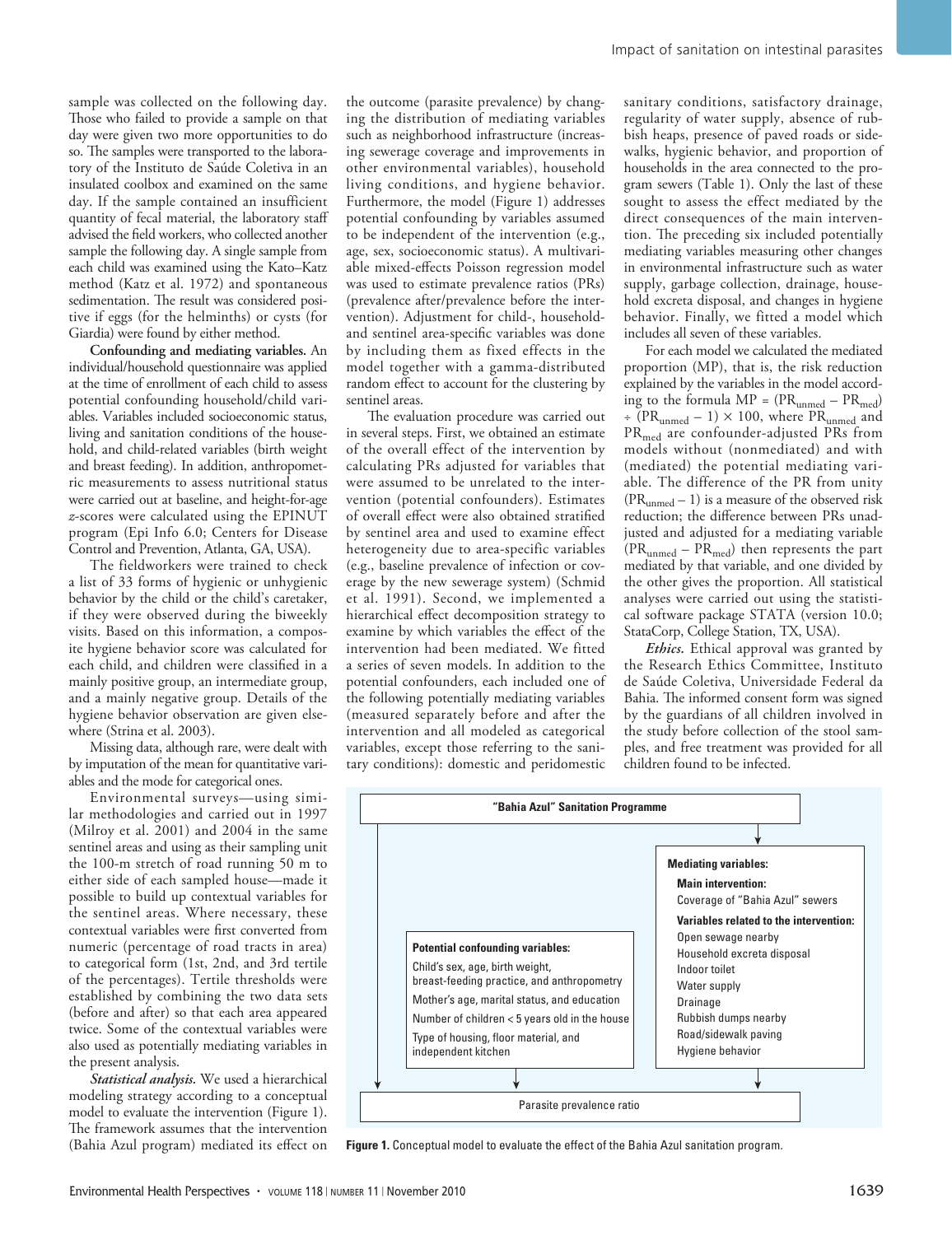### **Results**

Examining the distribution of mediating variables before and after the intervention (Table 1) showed not only a greatly increased coverage with sewers, but also improved neighborhood environment and infrastructure (e.g., less open sewage, more paved roads, better garbage collection) and improved household conditions (e.g., excreta disposal). The coverage of sewers was not uniform between high- and low-prevalence areas. There was a significant tendency ( $p < 0.05$ ) for lower rates of connection to the sewer system to be achieved in those areas in which the initial prevalence of *A. lumbricoides, T. trichuria* infection was higher, although the same could not be said of *G. duodenalis* infection (Figure 2).

Implementation of the Bahia Azul sewerage program was accompanied by a drop in prevalence from 24.4 to 12.0% for *A. lumbricoides* infection, 18.0 to 5.0% for *T. trichuria* infection, and 14.1 to 5.3% for *G. duodenalis* infection (Table 2). After adjustment for age and sex of the child, PRs were 0.55 [95% confidence interval (CI), 0.43–0.72], 0.35 (95% CI, 0.25–0.49), and 0.42 (95% CI, 0.28–00.65) for *A. lumbricoides, T. trichuria*, and *G. duodenalis* infection, respectively, corresponding to a reduction by roughly half or more than half in the prevalence of infection.

Analysis stratified by sentinel area showed that the apparent effect of the intervention varied widely among areas; unadjusted PRs ranged from < 0.1 to > 1.0 (data not shown). Figure 3 shows the adjusted PR for each sentinel area plotted against the prevalence of infection in 1998, before the intervention. The plot indicates that the estimated effect of the intervention increased (i.e., PR decreased) with increasing prevalence at baseline for all three species of parasite. For *G. duodenalis* infection, this trend was significant  $(p < 0.01)$ .

Table 3 shows the results of the hierarchical effect decomposition, presenting crude and adjusted PRs (comparing infection after versus before the intervention). Adjustment for a set of confounders besides sex and age (model A) added little to the change in PR already observed on adjustment for age and sex alone (Table 2). Further adjustment for drainage (model B), for solid waste disposal (model D) and for hygiene behavior (model F) made little difference to any of the three parasite PRs and thus did not appear to substantially mediate the effect. By contrast, improvement in domestic and peridomestic sanitary conditions (model G) was associated with reductions in parasite prevalence and could be interpreted as mediating 13.0%, 6.9%, and 16.8% of the overall effect of the intervention on *A. lumbricoides, T. trichuria*, and *G. duodenalis* infection, respectively. The improvement in regularity of water supply (model C) was associated with an MP of the overall effect of 5.4% and 3.5% (for *A. lumbricoides* and *T. trichuria*, respectively), and road and sidewalk paving (model E) appeared to account for 14.6% of the reduction in the prevalence of *A. lumbricoides*. The installation of the program's sewerage network (model H) appeared to explain 39.7%, 30.3%, and 25% of the reduction in the prevalence of *A. lumbricoides, T. trichuria*, and *G. duodenalis* infection, respectively. The final model (model I), suggested that the observed reduction in prevalence of each parasite after the intervention could be completely explained by the sewerage connections after adjusting for the effect of individual and contextual confounders and mediating variables.

## **Discussion**

The aim of our study was to evaluate the impact on intestinal parasites in preschool children of the Bahia Azul citywide sanitation program in Salvador. After adjustment for confounders, we found that the implementation of the program was accompanied by a reduction of nearly half (42%) in the

prevalence of *A. lumbricoides*, nearly twothirds (62%) in *T. trichuria* infection, and more than half (59%) in *G. duodenalis* infection in the preschool population of the city, with a tendency for still greater reductions in those areas where the baseline prevalence of infection was highest. This occurred despite the fact that lower sewerage connection rates were achieved in such high-prevalence areas. Multivariate modeling of the change in infection prevalences for the city as a whole showed that the reductions could be fully explained by the program's interventions and, to a substantial degree, by the increase in coverage of each area with connections to the program's sewer system. This is the first study that, by using a large set of individual and ecological potential confounders and advanced statistical modeling, demonstrates the impact of improvements in basic sanitation on the intestinal parasites at the scale of an entire city.

No great significance can be attached to the PRs of individual sentinel areas, even where the CIs exclude unity. Cases of infection in a single neighborhood are not statistically independent events, and to draw conclusions from the PR of a single area would be equivalent to a oneto-one comparison (Blum and Feachem 1983). In our analysis of the data set as a whole, we have allowed for clustering by area.

Admittedly, we did not study the same children before and after the intervention, but the differences between the two populations, such as age, were treated as confounders in our models, and we compared the degree of intervention in each area with the changes in prevalence of infection associated with it. The mean elapsed time from enrollment to stool examination, and hence the mean age of the children, was

**Table 2.** Pre- and postintervention prevalences and crude and adjusted PRs (after versus before the intervention) for *A. lumbricoides, T. trichiura*, and *G. duodenalis*; 1,657 children 0–4 years of age, Salvador, Brazil, 1997–1998 and 2003–2004.

|                        |      | Prevalence (%) | Unadjusted          | Adjusted <sup>a</sup> |
|------------------------|------|----------------|---------------------|-----------------------|
| Parasite               | 1998 | 2003-2004      | PR (95% $Cl^{b}$ )  | PR (95% $Cl^{b}$ )    |
| A. <i>Iumbricoides</i> | 24.4 | 12.0           | $0.49(0.39 - 0.62)$ | $0.55(0.43 - 0.72)$   |
| T. trichiura           | 18.0 | 5.0            | $0.28(0.20 - 0.39)$ | $0.35(0.25 - 0.49)$   |
| G. duodenalis          | 14.1 | 5.3            | $0.38(0.27 - 0.53)$ | $0.42(0.28 - 0.65)$   |

<sup>a</sup>Adjusted for age and sex of child. <sup>b</sup>Based on analysis by sentinel area.



**Figure 2.** Proportion of households connected to Bahia Azul program sewers in 2004 and baseline (1998) prevalence of (*A*) *A. lumbricoides,* (*B*) *T. trichiura,* and (*C*) *G. duodenalis* by sentinel area; 1,657 children 0–4 years of age, Salvador, Brazil. Each point represents the estimate for a sentinel area, and its size reflects the number of households in that area. The line on each graph is fitted by bivariate linear regression, weighted by the number of households in each sentinel area.

**Percent connected 2004**

Percent connected 2004

A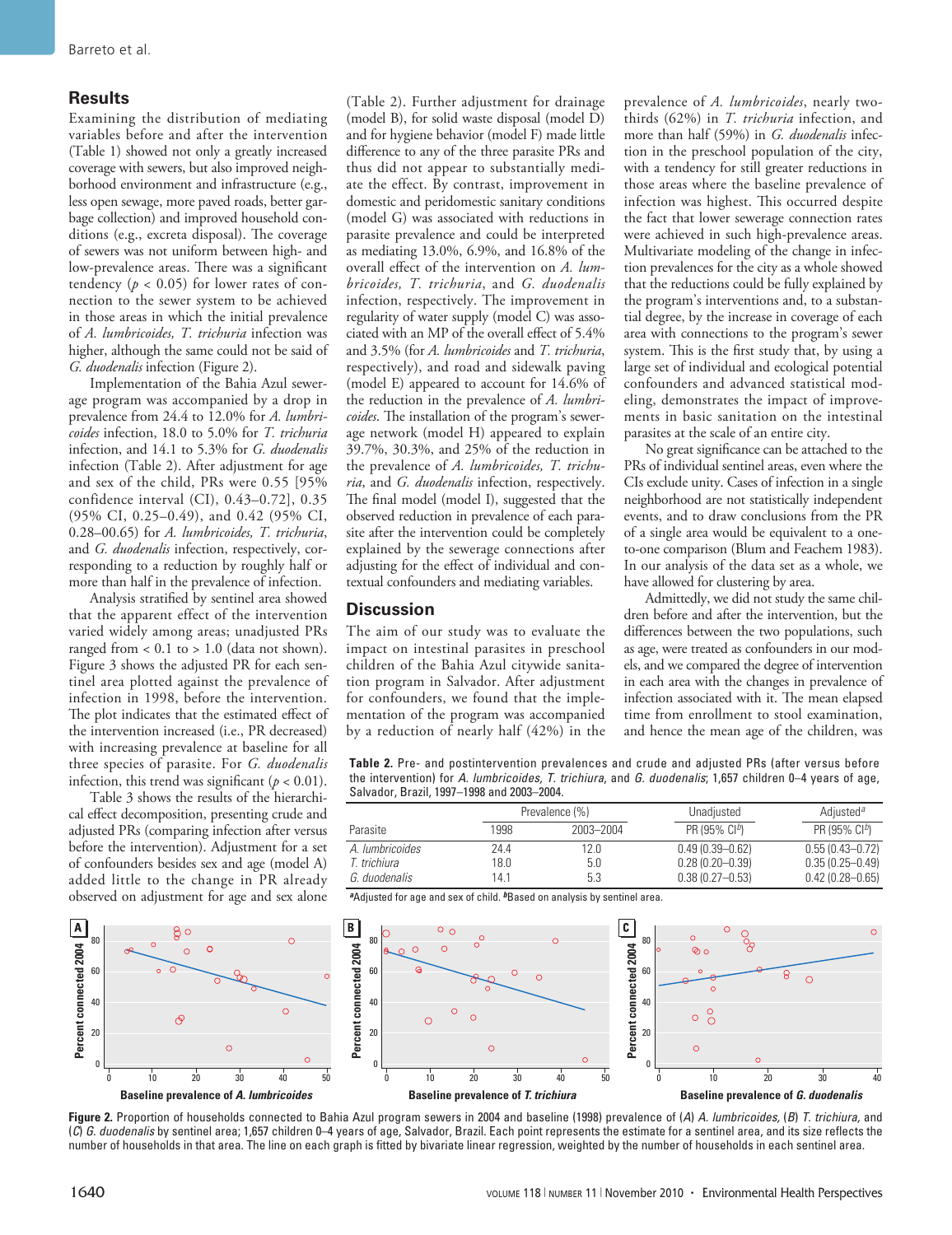somewhat less for the second study, but this does not explain the reductions in prevalence observed before and after the intervention. The intervention was not randomized, but randomization would not have been politically or ethically acceptable. Rather, the study can be considered as a quasi-experimental health impact evaluation (Briscoe et al. 1986).

The conceptual model was a preliminary effort to deal with the complexity of the intervention. A large range of variables covering different aspects of urban life were defined in advance as confounding or mediating variables (Figure 1). The confounding variables were those that could potentially bias the relationship between the intervention and the outcomes but were not an effect of the intervention. The mediating variables were a series of variables that might be a consequence of the main intervention studied, but may also have changed independently of it. Our study defined individual and contextual variables based on questionnaires, observations (Strina et al. 2003), and environmental surveys (Milroy et al. 2001) carried out using standard protocols by the same staff during the two different periods.

The mediating variables that can be considered as household-based explained only a minority of the heterogeneity of effect of the program: an indoor toilet, absence of open sewage nearby, and an adequate household excreta disposal explained 13% (*A. lumbricoides*), 7% (*T. trichuria*), and 17% (*G. duodenalis*), respectively (Table 3, model G), and hygiene behavior (model F) did not appear to contribute to reductions in infection prevalence at all. Rather, the key explanatory variable—coverage of each sentinel area with connections to the program's sewers (model H)—was a group-level characteristic of the neighborhood as a whole. This implies that the reduced prevalence of parasites after the program was due to risk factors mainly in the public (as opposed to the domestic) domain (Cairncross et al. 1996).

The overall reduction of *A. lumbricoides* infection by 43% is comparable with the median reductions of 29% found in a previous review (Esrey et al. 1991) of the impact of sanitation and with reductions of 73% and 29% reported by two small intervention studies (Messou et al. 1997; Yang et al. 2000). Our findings are also consistent with a smaller study conducted in the poorest areas of Salvador 20 years ago, which reported 43% and 28% less prevalence of *A. lumbricoides* and *T. trichuria*, respectively, in areas with sewerage and drainage compared with control areas that lacked both (Moraes et al. 2004).

Our finding of a substantial impact on *Giardia* infection (most of which is asymptomatic) assumes added importance in view of the recent finding that even asymptomatic *Giardia* infections contribute to malnutrition (Prado et al. 2005). Little is known about the environmental epidemiology of giardiasis in developing countries, and most of the existing literature is focused on transmission associated with drinking water contamination or the reuse of excreta as fertilizer in agriculture. However, epidemiologic studies of giardiasis in poor urban areas have identified lack of a toilet in the household (Teixeira et al. 2007) and the presence of pools of sewage (Mahfouz et al. 1997) and piles of rubbish near the house (Prado et al. 2003) as important risk factors. The lack of a significant effect of improvements in solid waste and water supply on the prevalence of *G. duodenalis* infection (Table 3, models C and D,) may seem inconsistent with previous studies, but may reflect the modest scale of those improvements in the Bahia Azul program, in contrast with the achievements of the program in sanitation.

The impact of the program is likely to have been more equitable than it might at



**Figure 3.** PR of infection with (*A*) *A. lumbricoides,* (*B*) *T. trichiura*, and (*C*) *G. duodenalis* (after vs. before the intervention) plotted against baseline prevalence of the respective parasite in each sentinel area; 1,657 children 0–4 years of age, in Salvador, Brazil, 1997–1998 and 2003–2004. PRs are adjusted for age and sex. Each point represents the estimate for a sentinel area, and its size reflects the number of households in that area. The line on each graph is fitted by bivariate linear regression, weighted by the number of households in each sentinel area.

**Table 3.** PRs of infection with *A. lumbricoides, T. trichiura*, and *G. duodenalis* (after vs. before the intervention) obtained by different regression models: 1,657 children 0–4 years of age, Salvador, Brazil, 1997–1998 and 2003–2004.

|                                                                                                                       | A. lumbricoides     |                          | T. trichiura                      |                   | G. duodenalis               |                          |
|-----------------------------------------------------------------------------------------------------------------------|---------------------|--------------------------|-----------------------------------|-------------------|-----------------------------|--------------------------|
|                                                                                                                       | PR (95% CI)         | MP <sup>a</sup>          | PR (95% CI)                       | MP <sup>a</sup>   | PR (95% CI)                 | MP <sup>a</sup>          |
| PR, unadjusted                                                                                                        | $0.49(0.39 - 0.62)$ | $\overline{\phantom{0}}$ | $0.28(0.20 - 0.39)$               |                   | $0.38(0.27 - 0.53)$         | $\overline{\phantom{a}}$ |
| Model A: PR adjusted for confounders <sup>b</sup> and baseline sewerage coverage                                      | $0.57(0.45 - 0.74)$ | -                        | $0.38(0.27 - 0.53)$               | $\qquad \qquad -$ | $0.41(0.27 - 0.62)$         | $\overline{\phantom{m}}$ |
| Model B: PR adjusted for variables of model A and drainage                                                            | $0.57(0.44 - 0.73)$ |                          | $-1.9$ 0.34 (0.27-0.48)           | $-3.7$            | $0.40(0.27 - 0.59)$         | $-1.9$                   |
| Model C: PR adjusted for variables of model A and regularity of water supply                                          | $0.60(0.46 - 0.79)$ |                          | $5.4$ 0.40 (0.27-0.59)            |                   | $3.5$ 0.41 (0.28-0.61)      | $-0.3$                   |
| Model D: PR adjusted for variables of model A and absence of rubbish dumps                                            | $0.55(0.44 - 0.69)$ | $-5.7$                   | $0.35(0.25 - 0.47)$               |                   | $-5.3$ 0.40 (0.27 $-0.58$ ) | $-2.7$                   |
| Model E: PR adjusted for variables of model A and paved road/sidewalk                                                 | $0.64(0.50 - 0.81)$ | 14.2                     | $0.38(0.26 - 0.54)$               | -0.6              | $0.39(0.27 - 0.57)$         | $-3.1$                   |
| Model F: PR adjusted for variables of model A and hygiene behavior                                                    | $0.57(0.44 - 0.37)$ | $-1.7$                   | $0.38(0.28 - 0.52)$               | $-0.2$            | $0.41(0.27 - 0.63)$         | 0.3                      |
| Model G: PR adjusted for variables of model A and indoor toilet, open sewage nearby and<br>household excreta disposal | $0.63(0.51 - 0.79)$ |                          | $13.0 \quad 0.42 \ (0.30 - 0.59)$ | 6.9               | $0.51(0.34 - 0.77)$         | 16.8                     |
| Model H: PR adjusted for variables of model A and coverage with program sewerage connections                          | $0.74(0.34 - 1.62)$ | 39.7                     | $0.57(0.41 - 0.79)$               | 30.3              | $0.55(0.26 - 1.16)$         | 25.0                     |
| Model I: PR adjusted for variables of model A and all of the above                                                    | $0.08(0.46 - 2.52)$ | 100.0                    | 1.00 (0.49-2.02)                  | 100.0             | $0.80(0.19 - 3.38)$         | 65.8                     |

<sup>a</sup>Risk reduction explained by variable(s) in the model MP = (PR<sub>unadj</sub> – PR<sub>adj</sub>)/(PR<sub>adj</sub> – 1) × 100. *b*Mean age of child during the follow-up, sex, birth weight < 2,500 g, exclusive breast feeding until <6 months old, height-for-age < -1 *z*-score; age of mother < 20 years at child's birth, marital status (not married), and education (no schooling or < 4th grade, or 5th-8th grade, versus higher education); number of children < 5 years of age in the house; housing type (shack) and floor (dirt floor), no independent kitchen.